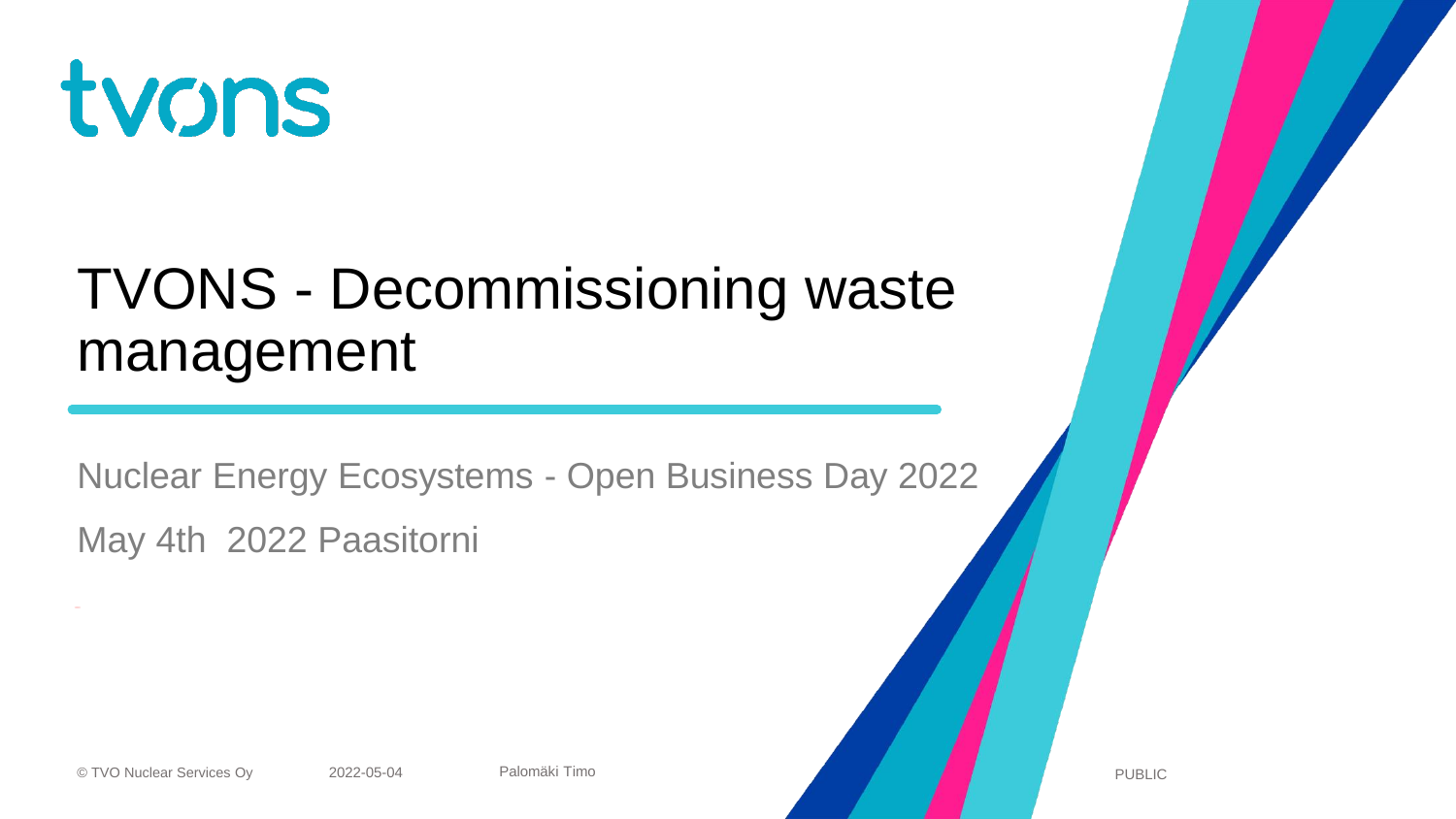## **Content**

- **TVO shortly**
- TVO Nuclear Services
- Decommissioning waste management experience
- Contact Information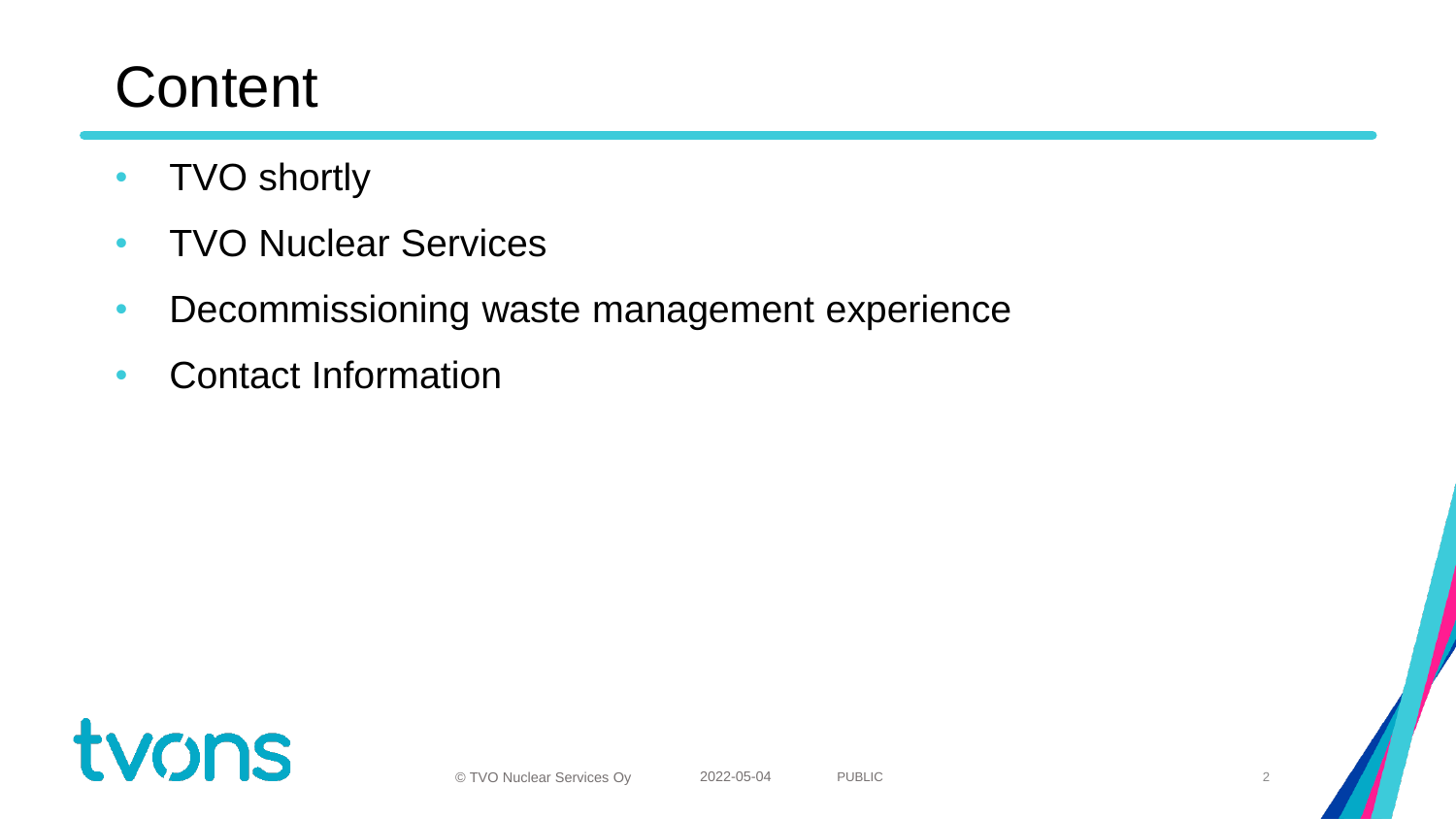# Teollisuuden Voima Oyj (TVO)

- TVO is a non-listed public company that delivers climate-friendly electricity for its shareholders, Finnish industrial and power companies, at a cost price.
- TVO has been generating electricity for Finnish society for over 40 years.
- The nuclear power plant units Olkiluoto 1 and Olkiluoto 2 (OL1 and OL2) are boiling water reactors. The current net electrical output of the plant units is 890 megawatts (MW).
- Olkiluoto 3 (OL3) is an EPR (European Pressurized Water Reactor) plant unit. The net electrical output of the unit will be approximately 1,600 MW and it is now in test production phase.

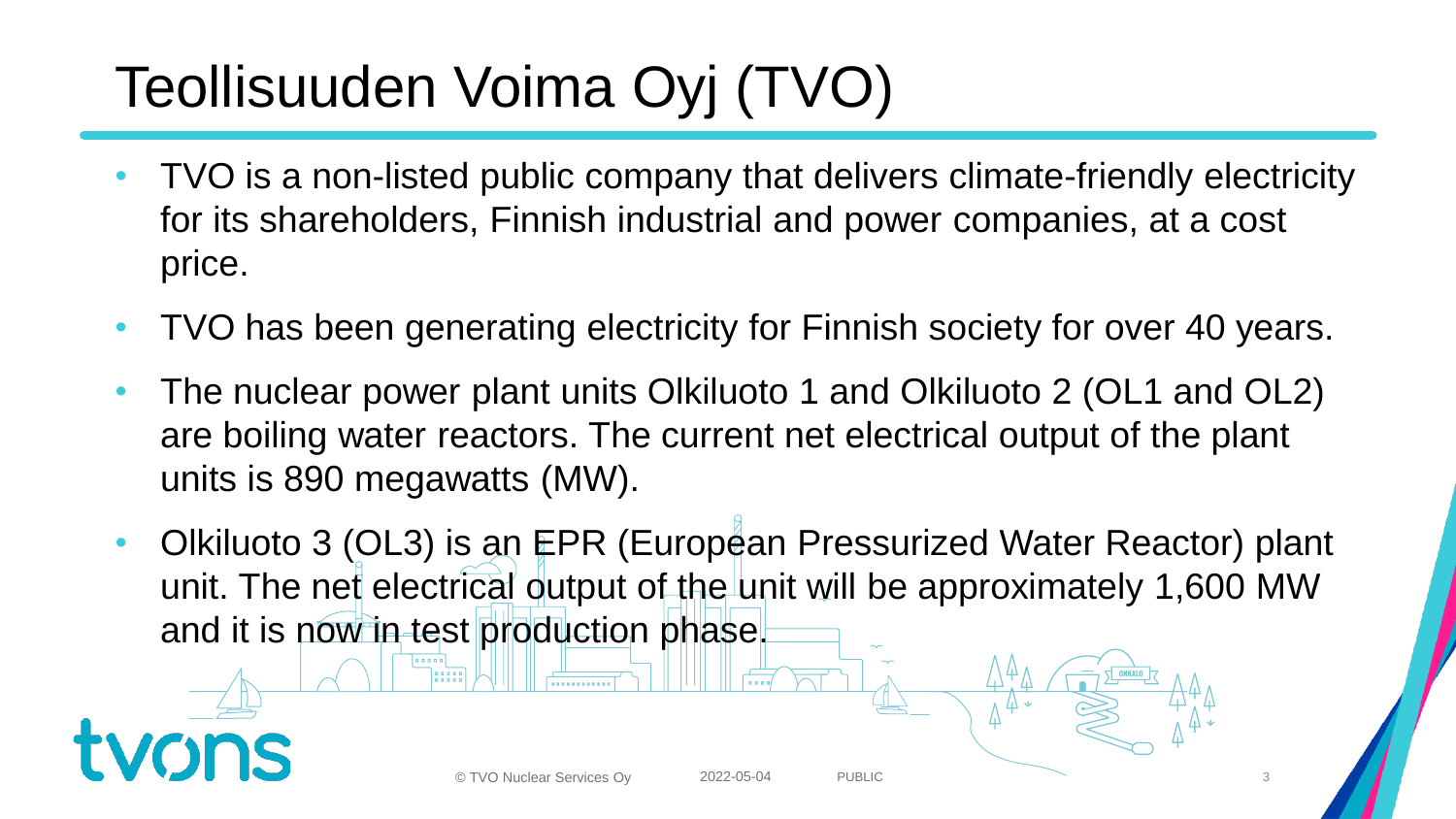# TVO Nuclear Services (TVONS)

- A subsidiary of TVO
- We use TVO's experts and partners
- TVO has excellent operation experience with BWRs since 1978 and LILW repository since 1992
- TVO has a unique experience of tendering, sourcing and constructing a first of a kind modern nuclear power plant
- Experience covers almost the entire life cycle of NPP
- Our customers can benefit from TVO's expertise and network. It consists of around 1 000 experts in TVO and several hundred consultants.
- TVO is an independent private-owned operator, license owner, and owner of three NPPs.

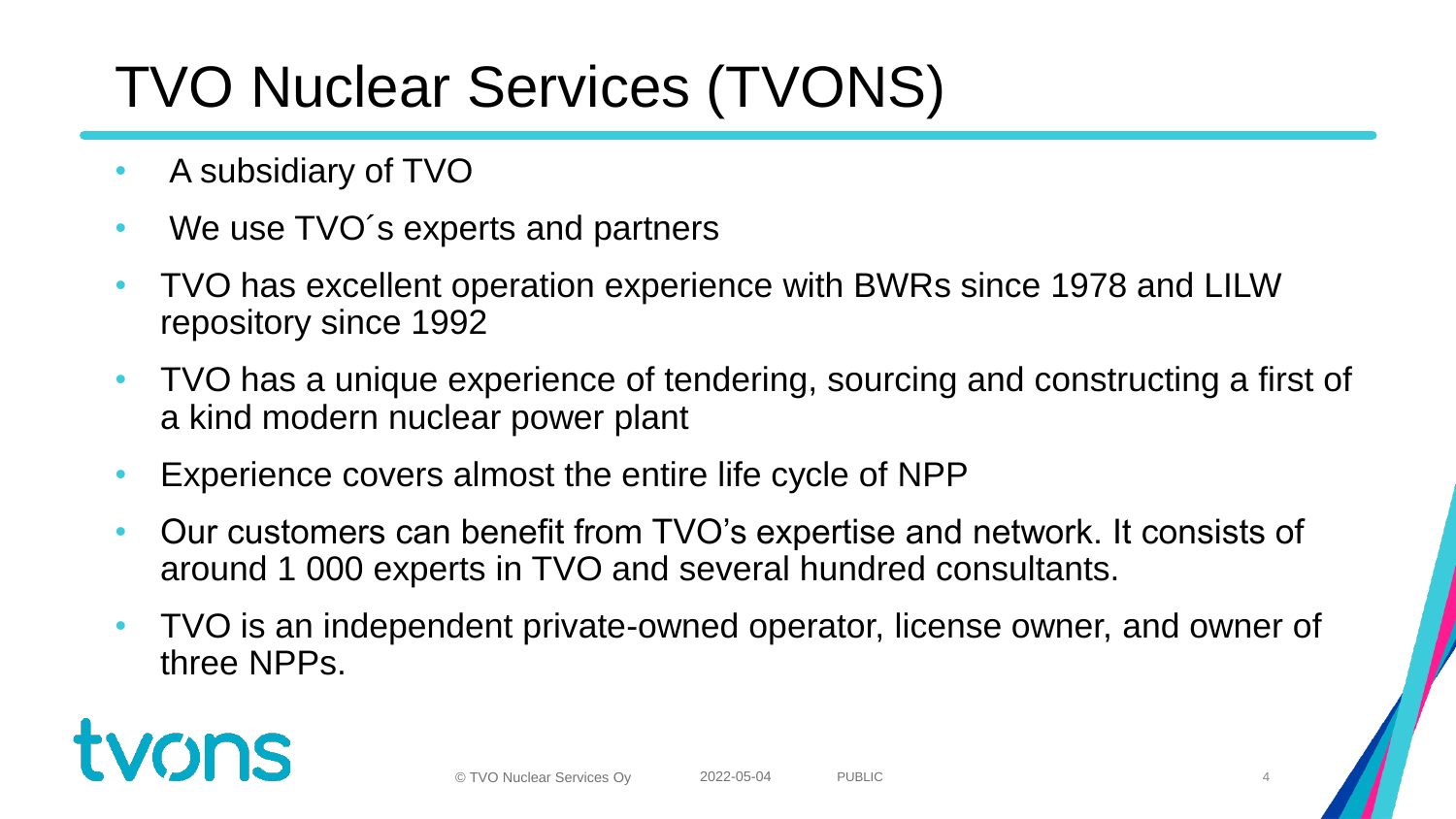# TVONS - Consulting Services

| <b>NEW</b>                                                                                                                           | <b>RADIOACTIVE</b>                                                                                                                                   | <b>NUCLEAR</b>                                                                                  | <b>PERFORMANCE</b>                                                |
|--------------------------------------------------------------------------------------------------------------------------------------|------------------------------------------------------------------------------------------------------------------------------------------------------|-------------------------------------------------------------------------------------------------|-------------------------------------------------------------------|
| <b>BUILT</b>                                                                                                                         | <b>WASTE</b>                                                                                                                                         | <b>SAFETY</b>                                                                                   | <b>IMPROVEMENT</b>                                                |
| Evaluation and<br>$\bullet$<br>bidding phase<br>Project<br>$\bullet$<br>implementation<br>Commissioning<br>$\bullet$<br>and training | Site selection and<br>survey<br>Environmental<br>$\bullet$<br>impact assessment<br>procedure<br>Operating and<br>decommissioning<br>waste management | Nuclear safety in<br>general<br>Safety culture<br><b>Probabilistic Risk</b><br>Assessment (PRA) | Operating rate<br>improvement<br>Outage planning<br>and execution |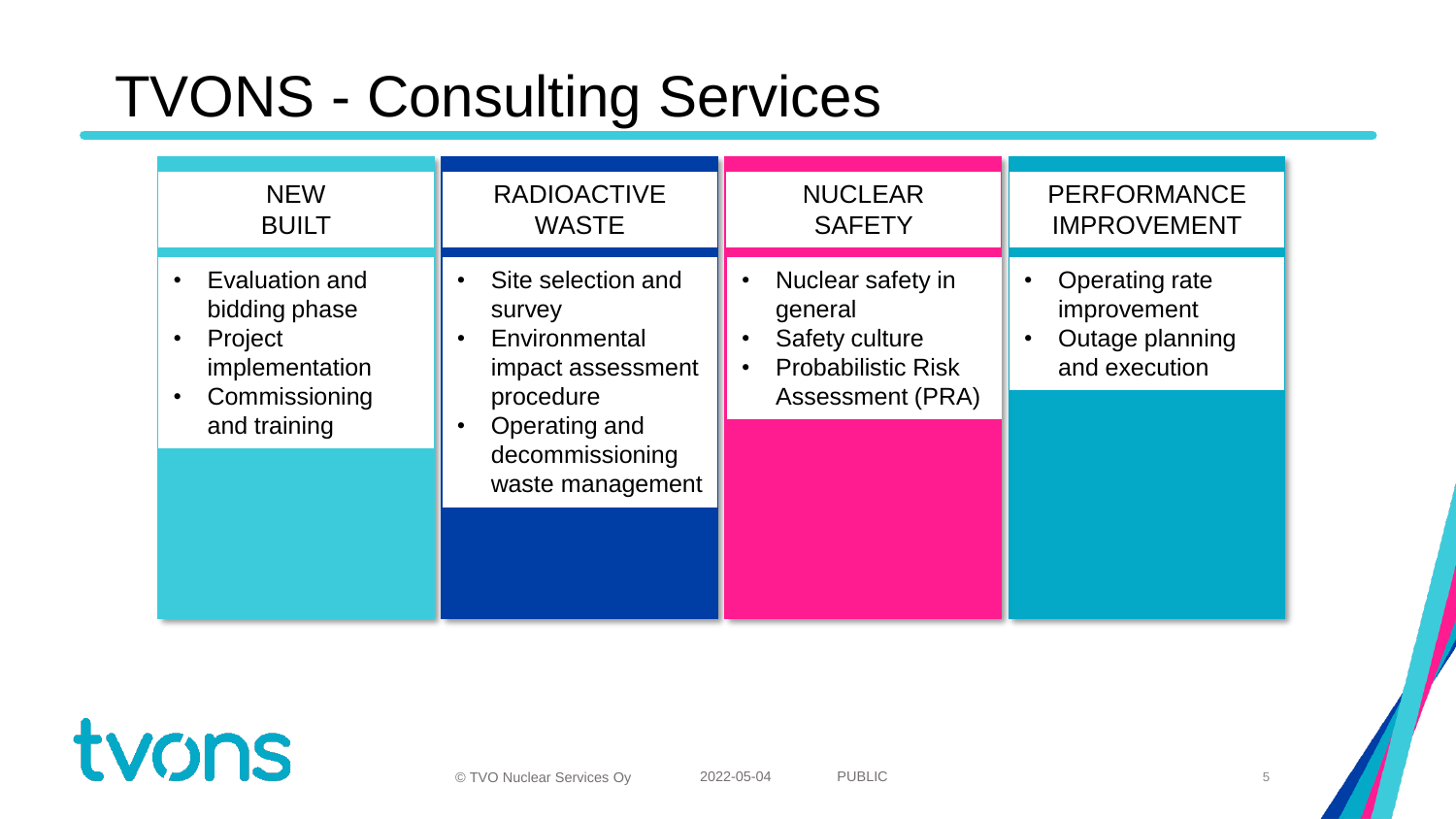#### DECOMMISSIONING WASTE MANAGEMENT

PUBLIC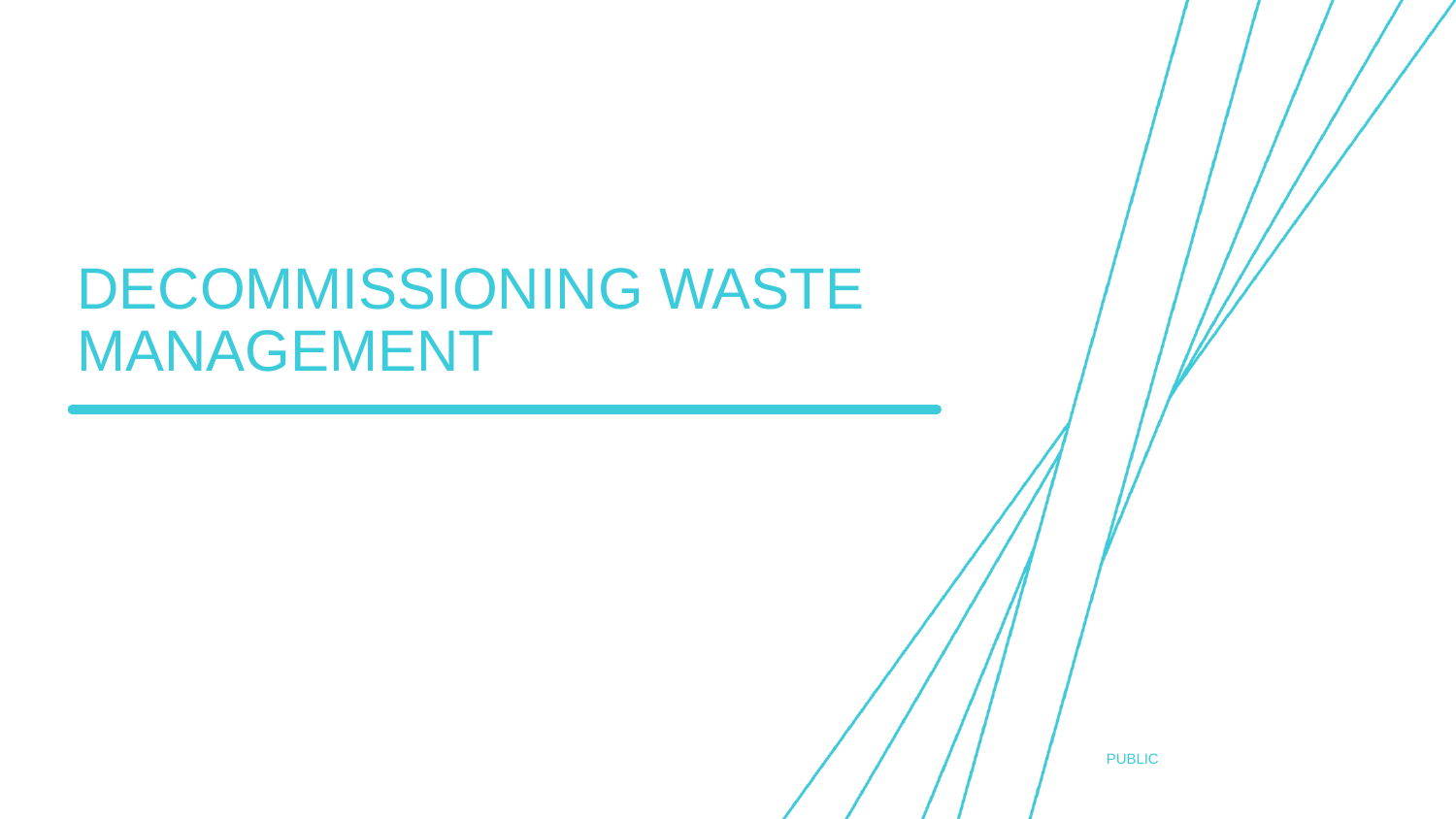### Decommissioning experience

- Low and Intermediate Level Waste (LILW) repository implementation from preparatory phase to commissioning in Olkiluoto during the years 1988 - 92
- Effective experience operation of LILW repository since 1992. This consists of handling, interim storage and final disposal of:
	- Operating waste
	- Systems, Structures and Components dismantled in modification projects (=decommissioning waste)
- Practical competence on streamlining and improving the cost effectiveness of the processes. For example TVO is now implementing of an on ground facility for Very Low Level Waste (VLLW).

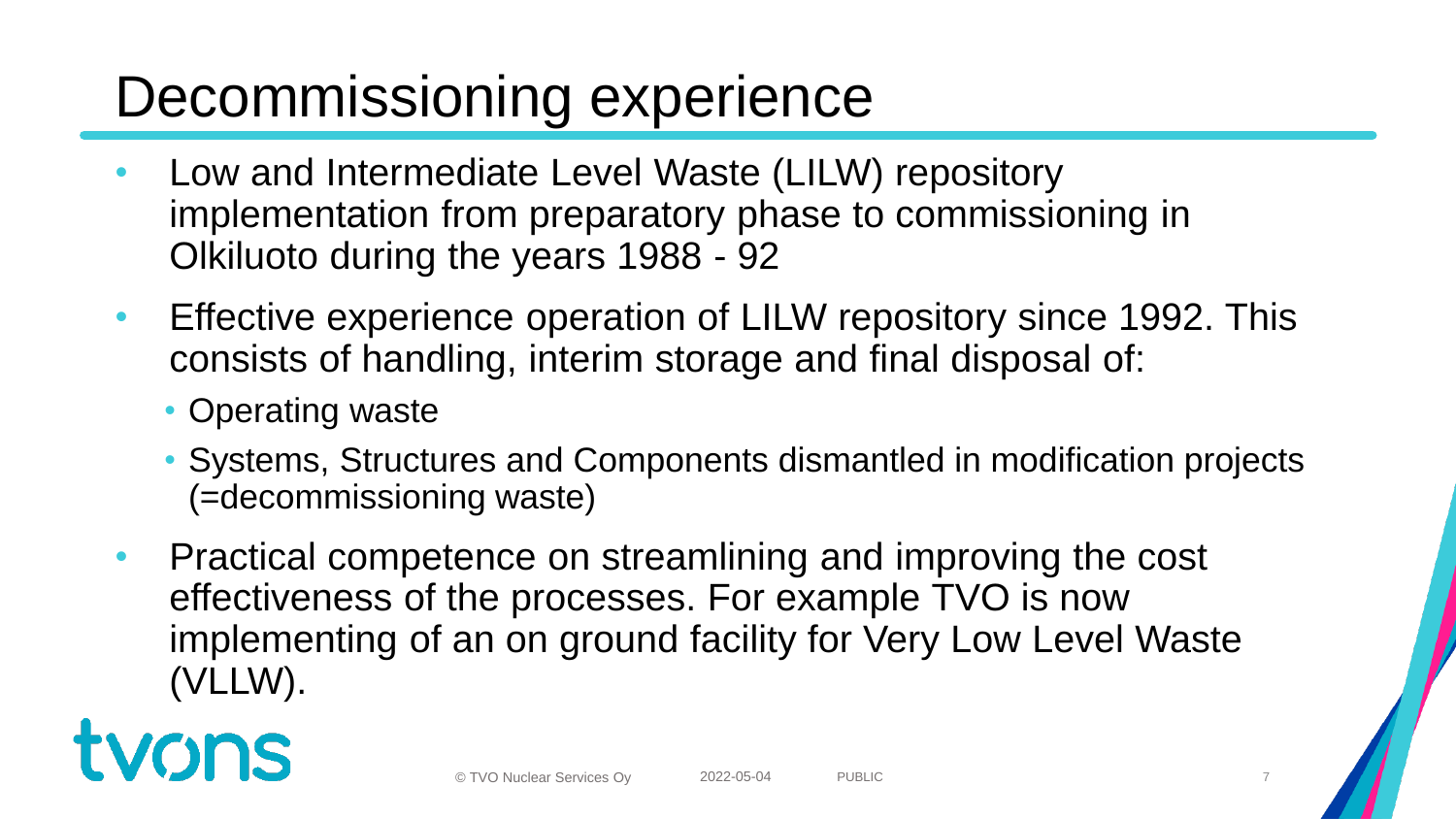### Decommissioning experience and expertise

- Know-how gained during modification projects regarding the dismantling of old contaminated Systems, Structures and **Components** 
	- Planning and licensing
	- Dismantling
	- Sorting of the waste based on activity and material
	- Minimizing the amount of waste
	- Free release, reuse and recycling
	- Minimizing volume and packaging of the waste to be final disposed
	- Transport and final disposal of the waste
	- Final documentation

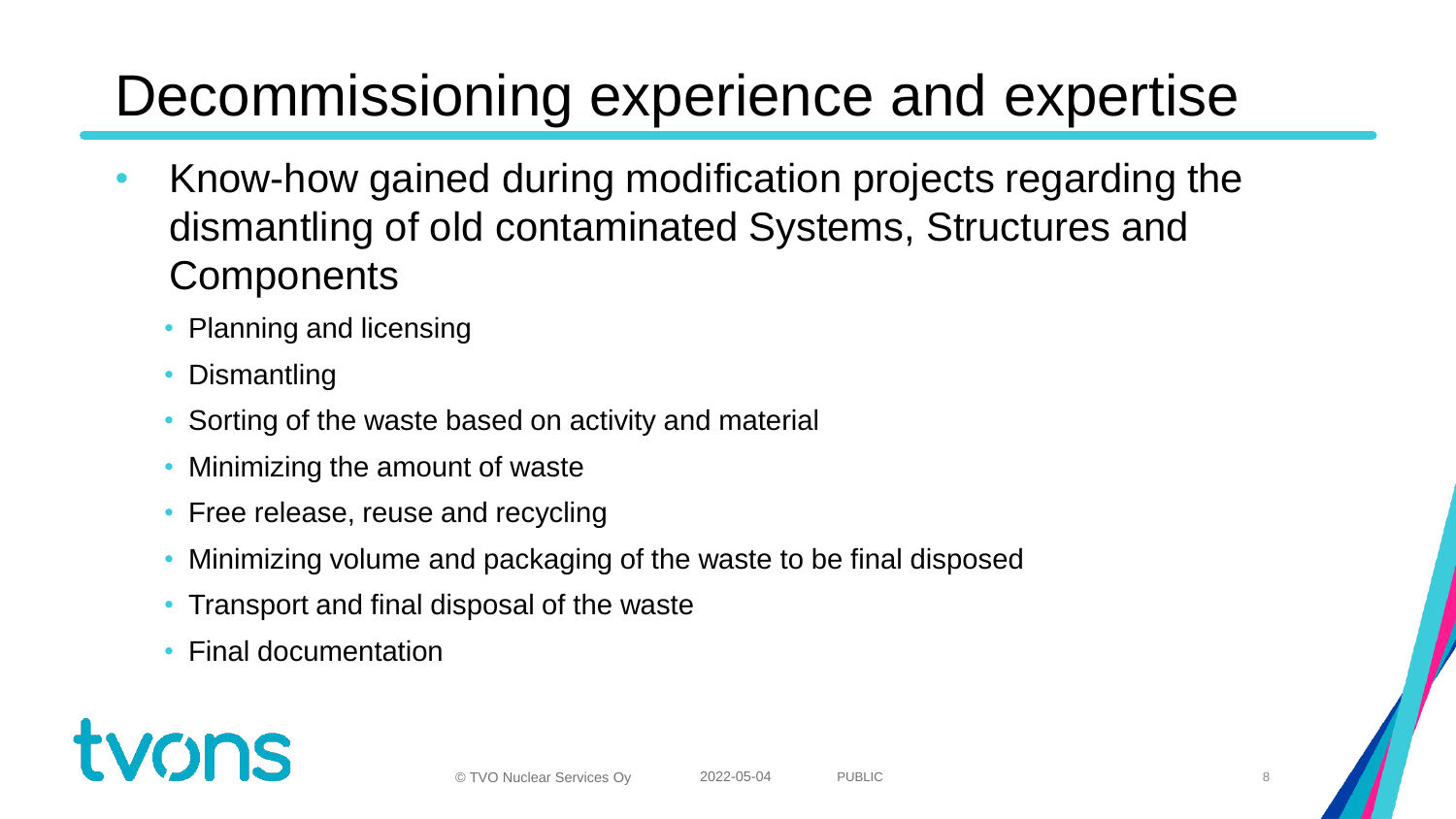# Key driver - minimization

- The basic principle is to minimize amount of waste
	- Preparation work and planning before dismantling
	- Sorting of dismantled material
	- Recycle and reuse of suitable materials
- Different ways to reduce volume of final disposal waste
	- **Decontamination**
	- **Compaction**
	- Metal treatment technology can achieve up to 90 % volume reduction

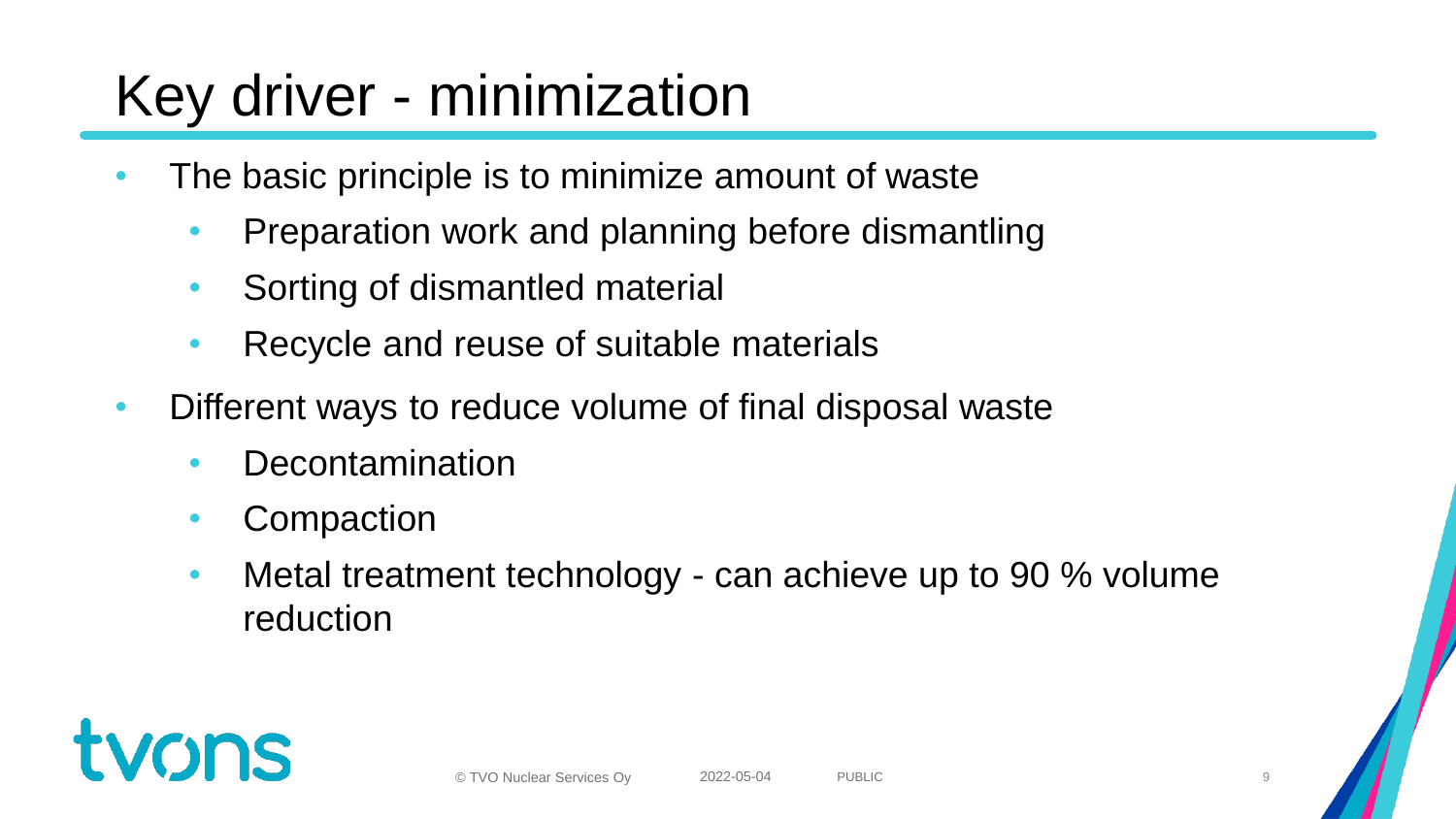### Decommissioning waste final disposal











# tvons

© TVO Nuclear Services Oy 2022-05-04 PUBLIC 10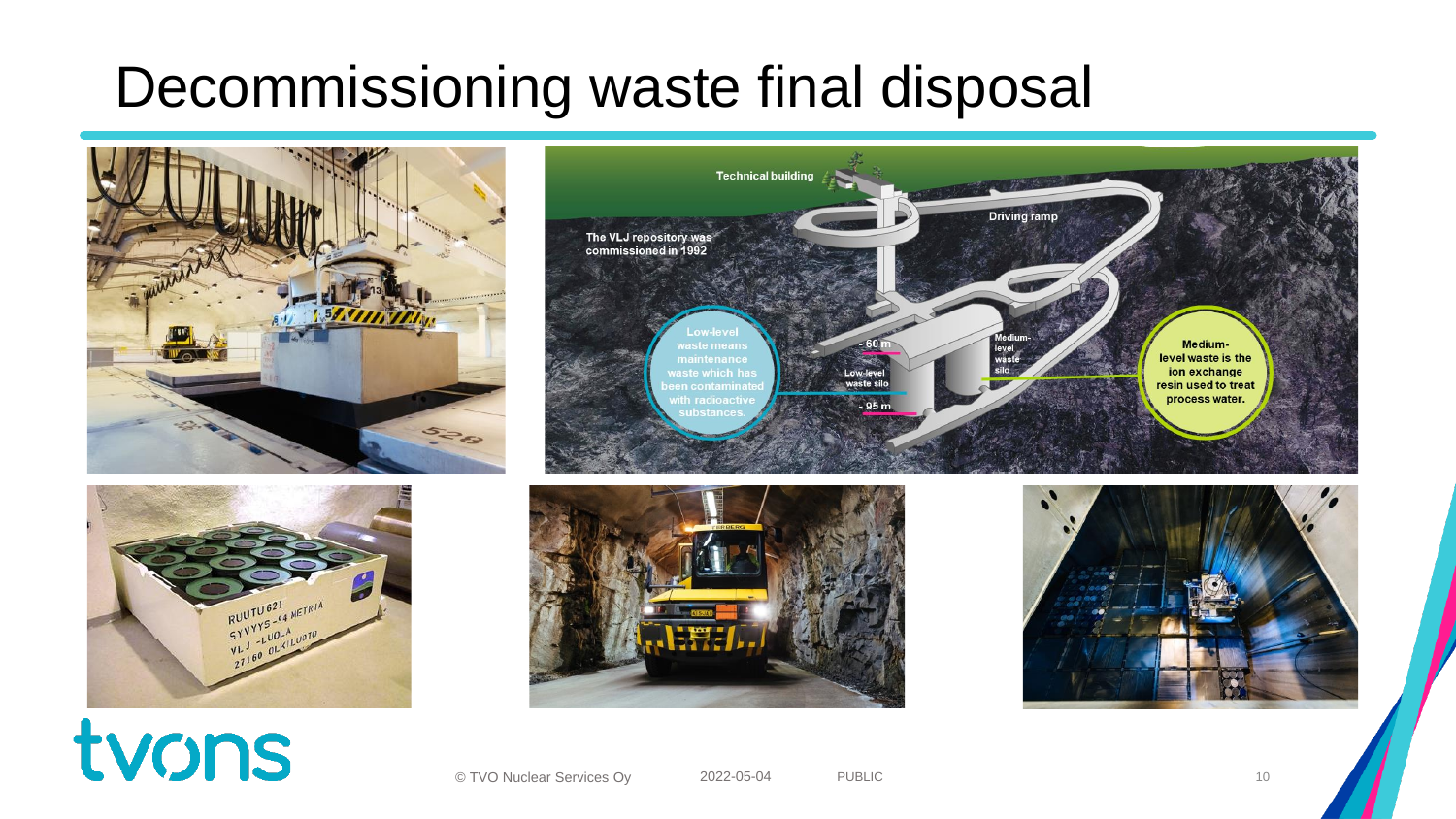# On-Ground Final Disposal Repository - System



- Limits and slows down the passage of radionuclides
- Limits the penetration of rainwater, groundwater or seawater into the waste fill
- $+5$ Limits inadvertent penetration and reduces direct radiation
- Supports the waste backfill or surface structure

tvons

© TVO Nuclear Services Ov  $2022-05-04$  PUBLIC 2002 PUBLIC 2002 PUBLIC 2022-05-04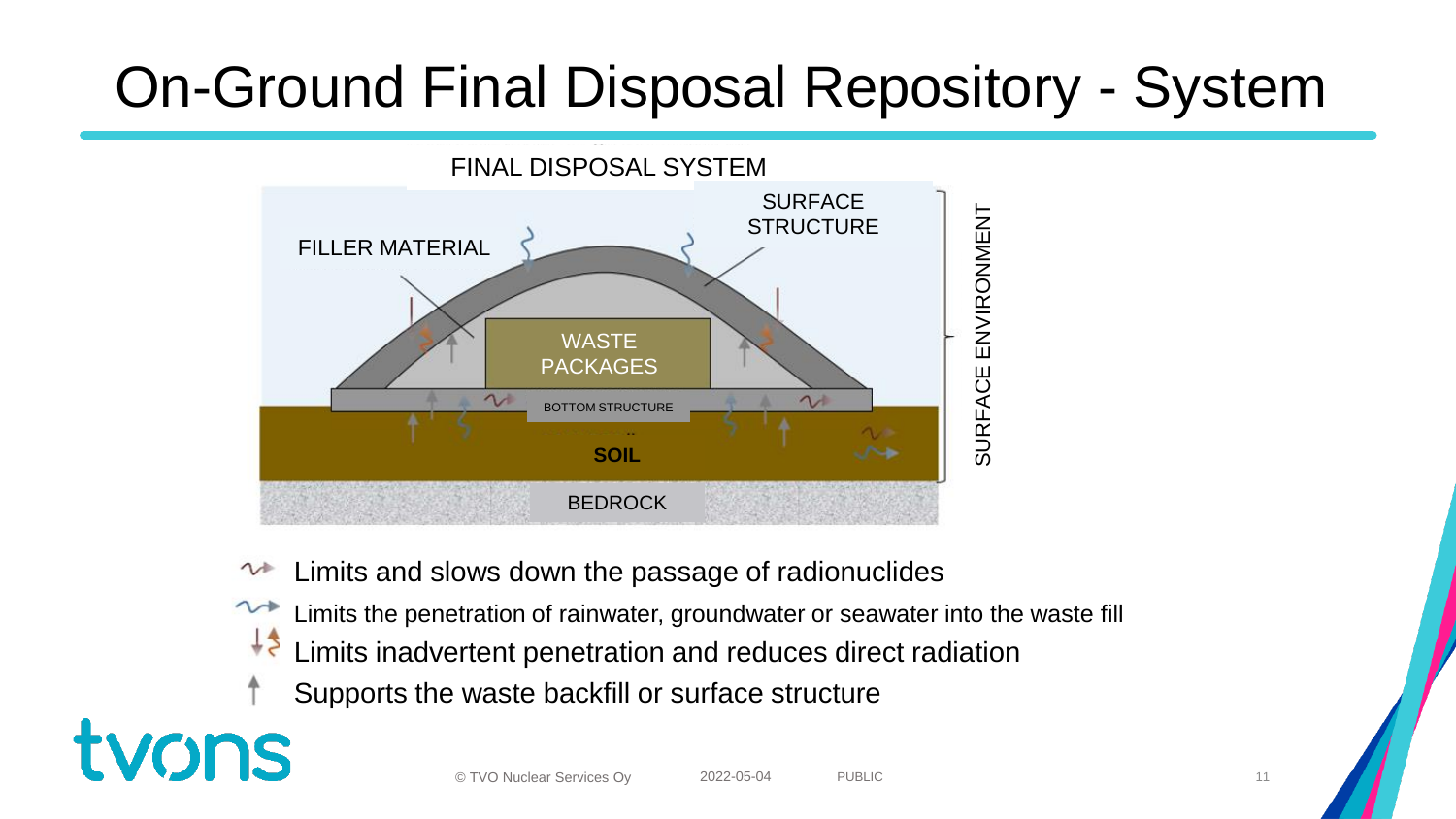## Contact Information

TVO Nuclear Services Oy

Olkiluoto 27160 Eurajoki

Y-tunnus 1468037-7 Registered Office Eurajoki

#### tvons.fi



#### **Timo Palomäki**

Managing Director e-mail: timo.palomaki@tvo.fi phone: +358 500 528 105

#### **Tommi Kokkala**

Project Manager e-mail: tommi.kokkala@tvo.fi phone: +358 40 7510 559